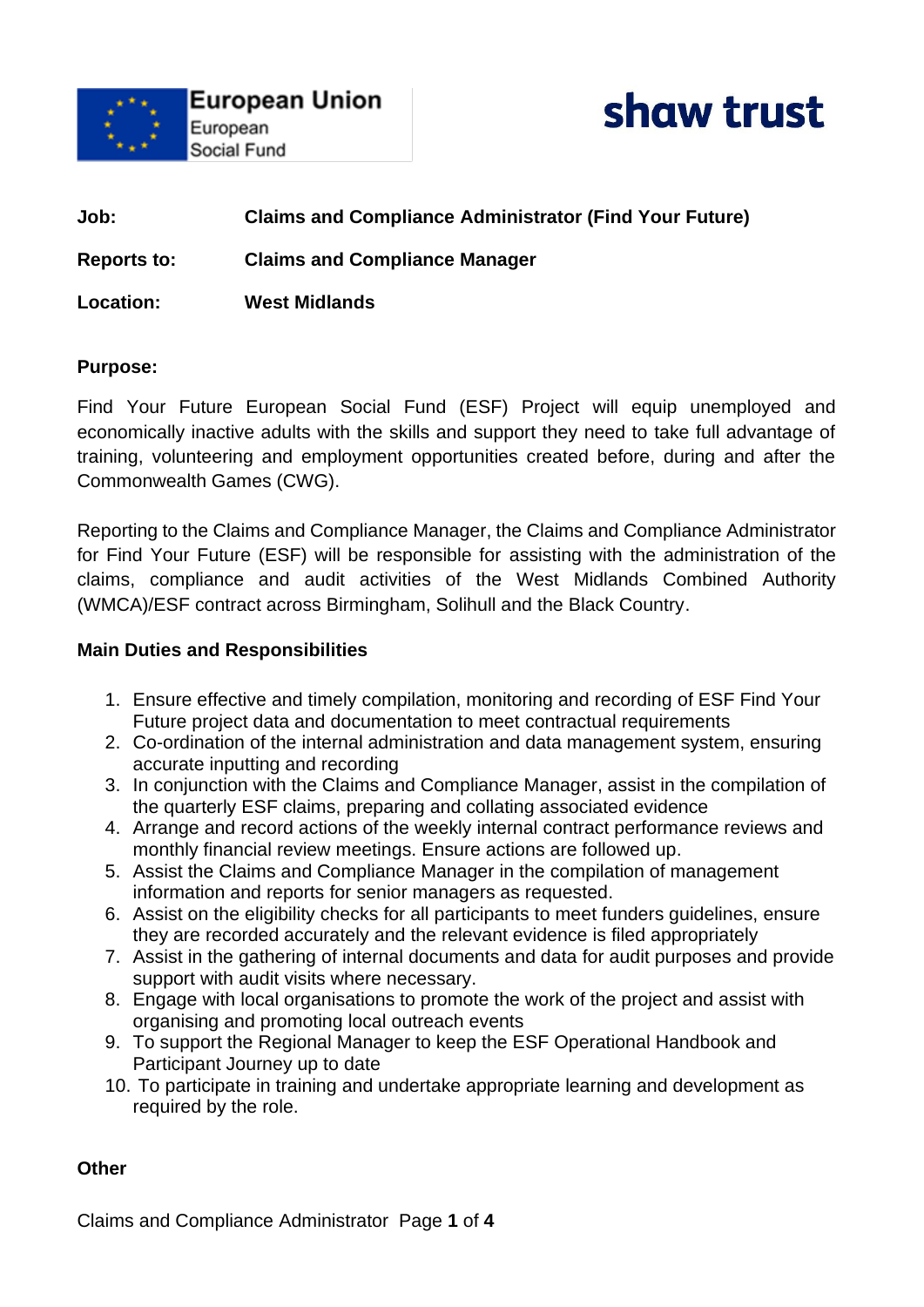

# **European Union**



- Social Fund 1. To undertake any further training as identified in the Shaw Trust Group review procedures.
- 2. Ensure that safe working practices are followed in respect of COSHH and other Risk Assessment control measures.
- 3. Employees must comply with the provisions of 'The Health and Safety at Work Act 1974' and must take reasonable care for the health and safety of themselves and of other persons who may be affected by their acts of omissions whilst at work. Employees are also required to cooperate with their employer to enable them to perform or comply with any statutory provisions. The Trust's efforts to promote a safe and healthy working environment can only succeed with the full cooperation of its employees.
- 4. To understand, comply with and promote Shaw Trust's safeguarding policy and procedures. It is the responsibility of all employees to make the working environment safe and secure for all. Everyone must adhere to the 5 Rs in relation to possible abuse: Recognition, Response, Reporting, Recording and Referral. The Trust can only ensure its dedication to the protection of vulnerable people with the full cooperation of its employees.
- 5. The Trust has an Equality and Diversity Policy and it is the responsibility of all staff to comply with this. The key responsibilities for staff under this Policy are set out in the Trust Code of Conduct.
- 6. To maintain the confidentiality about clients, staff and other Trust business. The work is of a confidential nature and information gained must not be communicated to other persons except in the recognised course of duty. The post holder must meet the requirements of the Data Protection Act at all times.
- 7. Be aware of, promote and implement Shaw Trust's Quality, Compliance and Information Security Management Systems.
- 8. To report to line manager, or other appropriate person, in the event of awareness of bad practice.
- 9. Recycle and manage energy within your environment.

This job description is intended to provide a broad outline of the main duties and responsibilities only. The post holder will need to be flexible in developing the role in conjunction with the line manager. The post holder may be asked to carry out any other delegated duty or task that is in line with their post.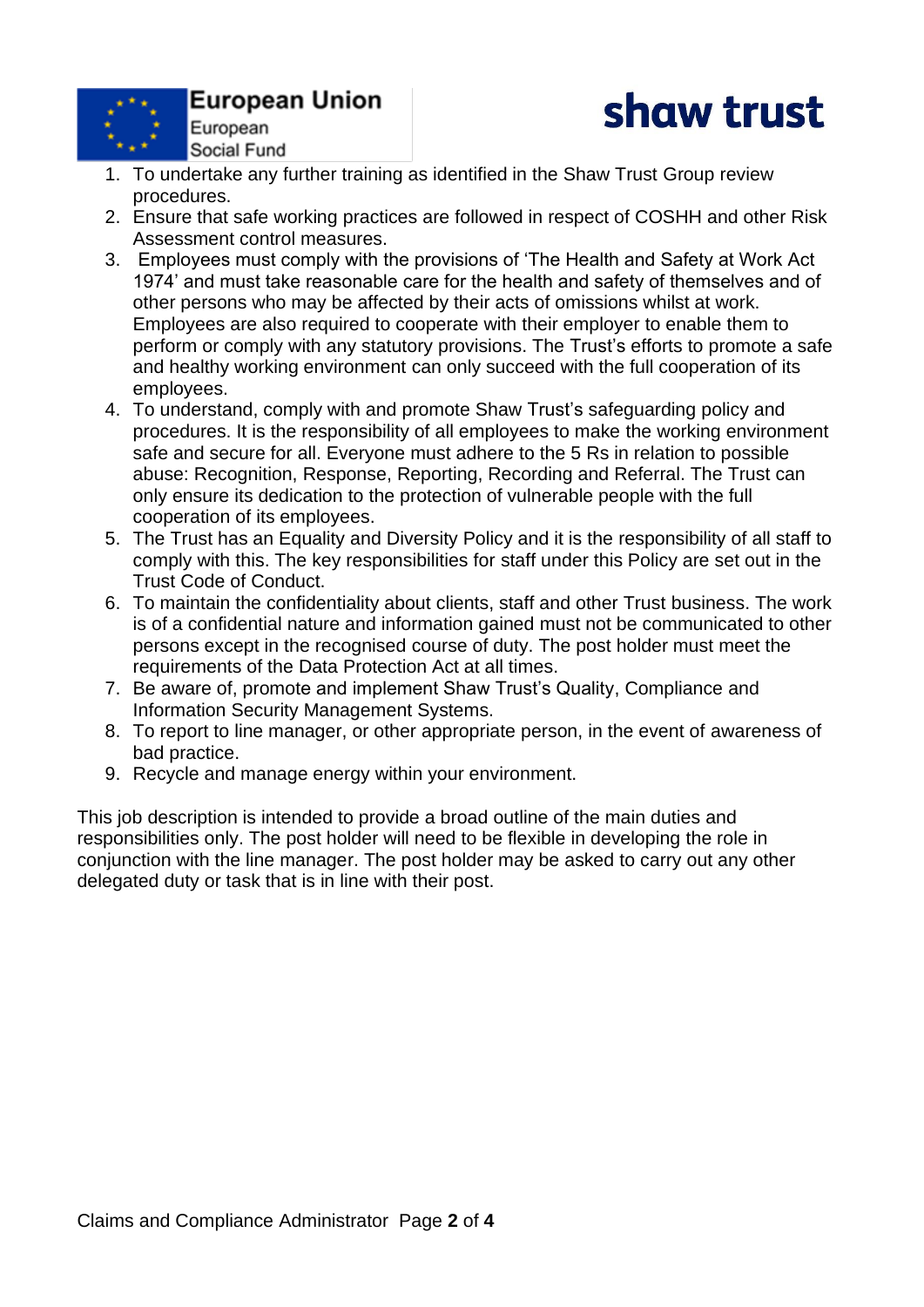



# **Person Specification**

## **Job Title: Claims and Compliance Administrator (Find your Future)**

 $(E = E$ ssential D = Desirable)

## **Technical competency (qualifications and training)**

- At least 5 GCSEs passes including English and Maths (A\*-C/Level 4-9 GCSE) or equivalent (E)
- ICT Skills to include Microsoft Word and Intermediate Excel (E)
- Working towards Business Administration Level 3 (or equivalent) (D)

## **Experience**

- Proven experience in a previous administration role (E)
- Experience of working in the employability/education and skills sector and delivering to specified targets, quality standards and compliance measures.(E)
- Ability to undertake tasks on own initiative, operating administrative procedures and systems effectively. (E)
- Experience of recording and processing data using secure databases and platforms.  $(E)$
- Experience and understanding of European Social Fund or other government funded contracts/grants (D)

# **Skills and Attributes**

- Ability to enter data accurately and analyse data, systems and processes and identify effective and efficient solutions to any problems encountered. (E)
- High quality written and numerical skills with excellent attention to detail (E)
- An ability to work under pressure and to tight deadlines. (E)
- Excellent time management and the ability to prioritise a workload. (E)
- Excellent organisational skills (E)
- Good working knowledge of computer software packages particularly those in the Microsoft Suite i.e. Word, Excel, Powerpoint and Outlook. (E)
- Excellent administration skills and an ability to produce accurate reports. (E)
- Understanding of ESF compliance and audit requirements especially within the education and skills sector (D)
- Understanding of data protection and information security. (D)

## **Personal qualities, communicating and relating to others**

- Self-motivated, enthusiastic and energetic with the ability to work both independently and collaboratively with remotely based teams (E)
- Ability to work on own initiative and as part of a team (E)
- A commitment to providing excellent customer service (E)

Claims and Compliance Administrator Page **3** of **4**